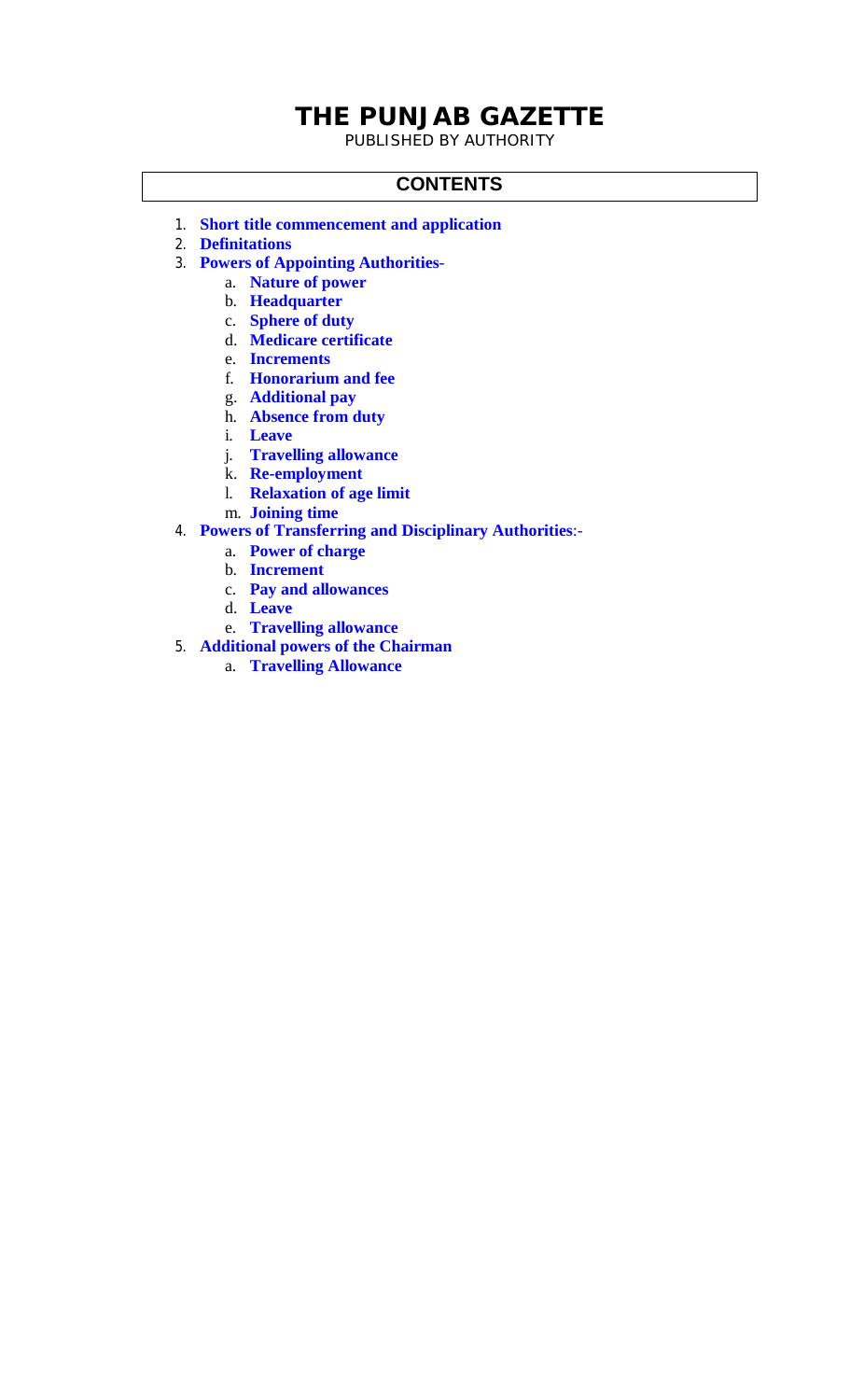EXTRAORDINARY ISSUE REGISTERED NO. L7532

# **THE PUNJAB GAZETTE**

PUBLISHED BY AUTHORITY

LAHORE, MONDAY, AUGUST 13, 1973

# **GOVERNMENT OF THE PUNJAB LABOUR DEPARTMENT**

**NOTIFICATION** THE 20TH JUNE, 1973

### **GOVERNMENT OF THE PUNJAB LABOUR DEPARTMENT NOTIFICATION**

The 20<sup>th</sup> June, 1973

No.11-16(Lab-II)66. The Governing Body of the Punjab Employees Social Security Institution, in exercise of the powers conferred on it by Section 80 of the West Pakistan Employees' Social Security Ordinance, 1965 (West Pakistan Ordinance No.X of 1965) have approved the following regulations which were previously published as required under sub-section (I) of the said Section:-

#### **THE PUNJAB EMPLOYEES SOCIAL SECURITY INSTITUTION ADMINISTRATIVE AND OTHER SERVICE MATTERS (POWERS OF THE COMMISSIONER AND OTHER OFFICERS) REGULATIONS, 1973**

1. **Short title commencement and application**:- (I) The regulations may be called "The Punjab Employees Social Security Institution (Administrative and other Service Matters) (Powers of the Commissioner and other Officers) regulations, 1973.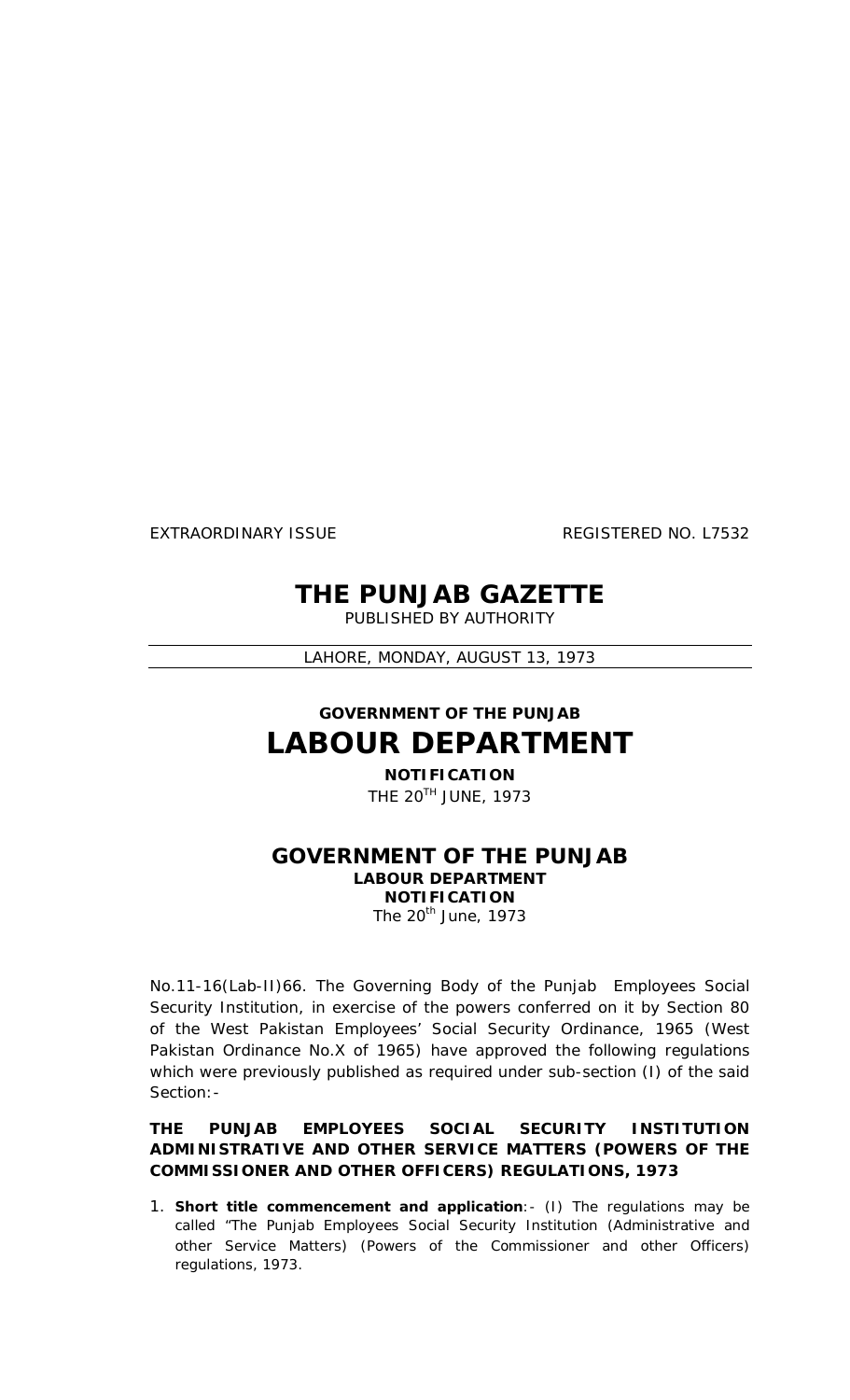(2) They shall apply to all servants of the Institution provided that regulation 3 shall not apply to deputationists so far as the powers of punishment and appeal specified in columns 3 and 5 of Appendix "A" are concerned and Regulations 4 and 5 shall not apply to them so far as the powers specified in Srial Nos. 4,5 and 11 in part II of Appendix "B" are concerned.

- 2. **Definitations-** (1) In these Regulations, unless the context otherwise required the following expressions shall have the meanings hereby respectively assigned to them that is to say:-
	- (a)"Appendix" means Appendix "A" or "B" as the case may be to these Regulations.
	- (b)"Deputationists" means an employee of the Central or the Provincial Government or of an Autonomous/Semi-Autonomous/Corporate Body, whose services may have been borrowed for a specified period, on specific terms and conditions to serve the Institution on deputation.
	- (c) "Ordinance" means the West Pakistan Employees" Social Security Ordinance (No.X of 1965).

(2) Other expressions shall have the meanings respectively assigned to them in Section 2 of the Ordinance.

3. (1) The authorities for the purpose of appointment, punishment, appeal, transfer and for performing the function of controlling officers under T.A. Rules in respect of each person holding a post mentioned in column 2 of Appendix "A" shall be such as are specified against the post of such person in column 3 to 8 of the said Appendix.

(2) An authority empowered under these Regulations to impose a penalty on the holder of a post shall be competent to impose such penalty on every person holding such post whether such person was appointed by such authority or not.

Provided that Commissioner shall have the powers to impose any of the penalties on any holder of a post mentioned in column 2 of Appendix "A"

4. **Powers of Appointing Authorities**- All appointing authorities shall have the powers indicated in Part I of Appendix "B" in respect of the servants of the Institution whom they are competent to appoint.

#### 5. **Powers of Transferring and Disciplinary Authorities**:-

The authorities competent to transfer, suspend and take their disciplinary action against a servant of the Institution shall have the powers indicated in Part II of Appendix "B" in respect of the servants of the Institution whom they are competent to transfer, suspend or take other disciplinary action.

6. **Additional powers of the Chairman**:- The chairman shall in addition to the powers vested in him under Regulations 3,4 and 5 shall have the powers indicated in part III of Appendix "B"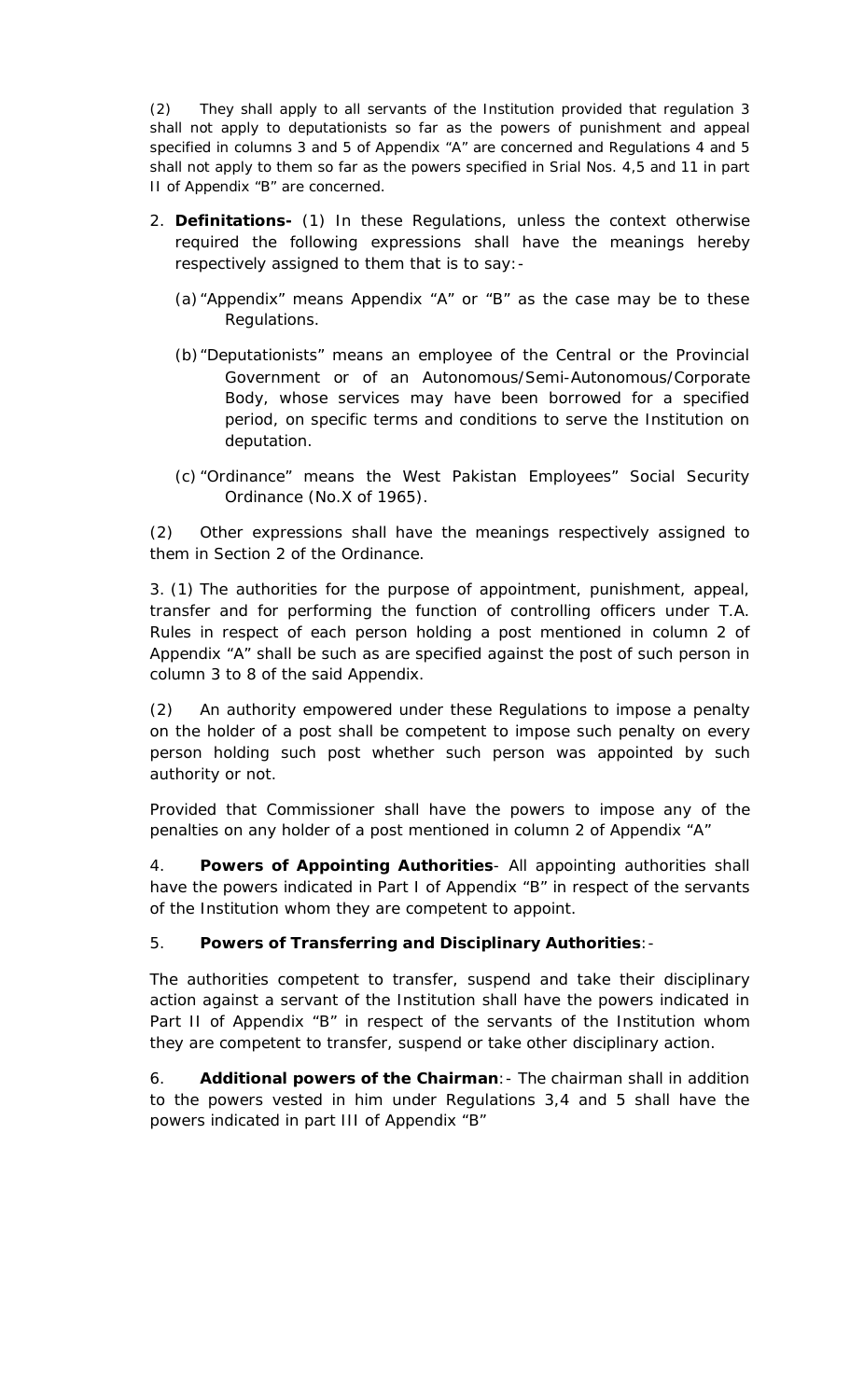## **APPENDIX – "B" PART-I POWERS OF APPOINTING AUTHORITY**

| SR.<br>NO.     | <b>NATURE OF POWER</b>                                                                                                                                                                              | <b>EXTENT OF POWER</b>                                                                                                                                                                                                                                                                                                                                                                                                                                                                                                                                                                                                               |
|----------------|-----------------------------------------------------------------------------------------------------------------------------------------------------------------------------------------------------|--------------------------------------------------------------------------------------------------------------------------------------------------------------------------------------------------------------------------------------------------------------------------------------------------------------------------------------------------------------------------------------------------------------------------------------------------------------------------------------------------------------------------------------------------------------------------------------------------------------------------------------|
| 1 <sub>1</sub> | Power to appoint a servant of the<br>Institution against Vacant Post                                                                                                                                | <b>Full Power</b>                                                                                                                                                                                                                                                                                                                                                                                                                                                                                                                                                                                                                    |
| 2.             | Power to appoint a servant of the<br>Institution in an officiating capacity to<br>two or more posts at one time                                                                                     | <b>Full Power</b>                                                                                                                                                                                                                                                                                                                                                                                                                                                                                                                                                                                                                    |
|                | <b>HEADQUARTER</b>                                                                                                                                                                                  |                                                                                                                                                                                                                                                                                                                                                                                                                                                                                                                                                                                                                                      |
| 3 <sub>1</sub> | Power to declare the headquarter of<br>servant of the Institution                                                                                                                                   | <b>Full Power</b>                                                                                                                                                                                                                                                                                                                                                                                                                                                                                                                                                                                                                    |
|                | <b>SPHERE OF DUTY</b>                                                                                                                                                                               |                                                                                                                                                                                                                                                                                                                                                                                                                                                                                                                                                                                                                                      |
| 4.             | Power to define sphere of duty of a<br>servant of the Institution                                                                                                                                   | <b>Full Power</b>                                                                                                                                                                                                                                                                                                                                                                                                                                                                                                                                                                                                                    |
|                | <b>MEDICARE CERTIFICATE</b>                                                                                                                                                                         |                                                                                                                                                                                                                                                                                                                                                                                                                                                                                                                                                                                                                                      |
| 5.             | Power to dispense with production of<br>Medical Certificate on appointment                                                                                                                          | <b>Full Power</b>                                                                                                                                                                                                                                                                                                                                                                                                                                                                                                                                                                                                                    |
| 6.             | Re-imbursement of medical charges                                                                                                                                                                   | <b>Full Power</b>                                                                                                                                                                                                                                                                                                                                                                                                                                                                                                                                                                                                                    |
|                | <b>INCREMENTS</b>                                                                                                                                                                                   |                                                                                                                                                                                                                                                                                                                                                                                                                                                                                                                                                                                                                                      |
| 7 <sub>1</sub> | allow<br>period spent<br>Power of<br>on<br>extraordinary<br>count<br>leave<br>to<br>for<br>increment                                                                                                | Full<br>powers, provided<br>the<br>leave was taken on account of<br>illness or any other cause<br>beyond the control of the<br>servant of the Institution.                                                                                                                                                                                                                                                                                                                                                                                                                                                                           |
| 8.             | Power to declare that the service in a<br>lower grade or post shall not count for<br>increment when the degraded servant<br>of the Institution is re-instated.                                      | <b>Full Power</b>                                                                                                                                                                                                                                                                                                                                                                                                                                                                                                                                                                                                                    |
|                | <b>HONORARIUM AND FEE</b>                                                                                                                                                                           |                                                                                                                                                                                                                                                                                                                                                                                                                                                                                                                                                                                                                                      |
| 9<br>(a)       | Power to permit a servant of the<br>Institution to undertake services for<br>which honorarium or fees is offered<br>to permit him to receive<br>and<br>honorarium or fee upto 1,000/- in a<br>year. | Full<br>provided<br>the<br>power,<br>service rendered does not fall<br>within the course of the<br>ordinary duties of the servant<br>of the Institution                                                                                                                                                                                                                                                                                                                                                                                                                                                                              |
| (b)            | Powers to grant honorarium                                                                                                                                                                          | Commissioner - Full powers<br>upto a maximum of Rs. 500/-<br>in each individual case in a<br>year provided that service<br>rendered does not fall within<br>the course of ordinary duties<br>of the servants of<br>the<br>institution in which case the<br>be<br>limit<br>will<br>$Rs.50/-.$<br>Honorarium is not to be<br>granted merely in recognition<br>of the satisfactory way in<br>which an official has carried<br>out the work for which he is<br>paid. The work performed<br>be<br>occasional<br>should<br>in.<br>character<br>and<br>either<br><b>SO</b><br>laborious or of such special<br>merit as to justify a special |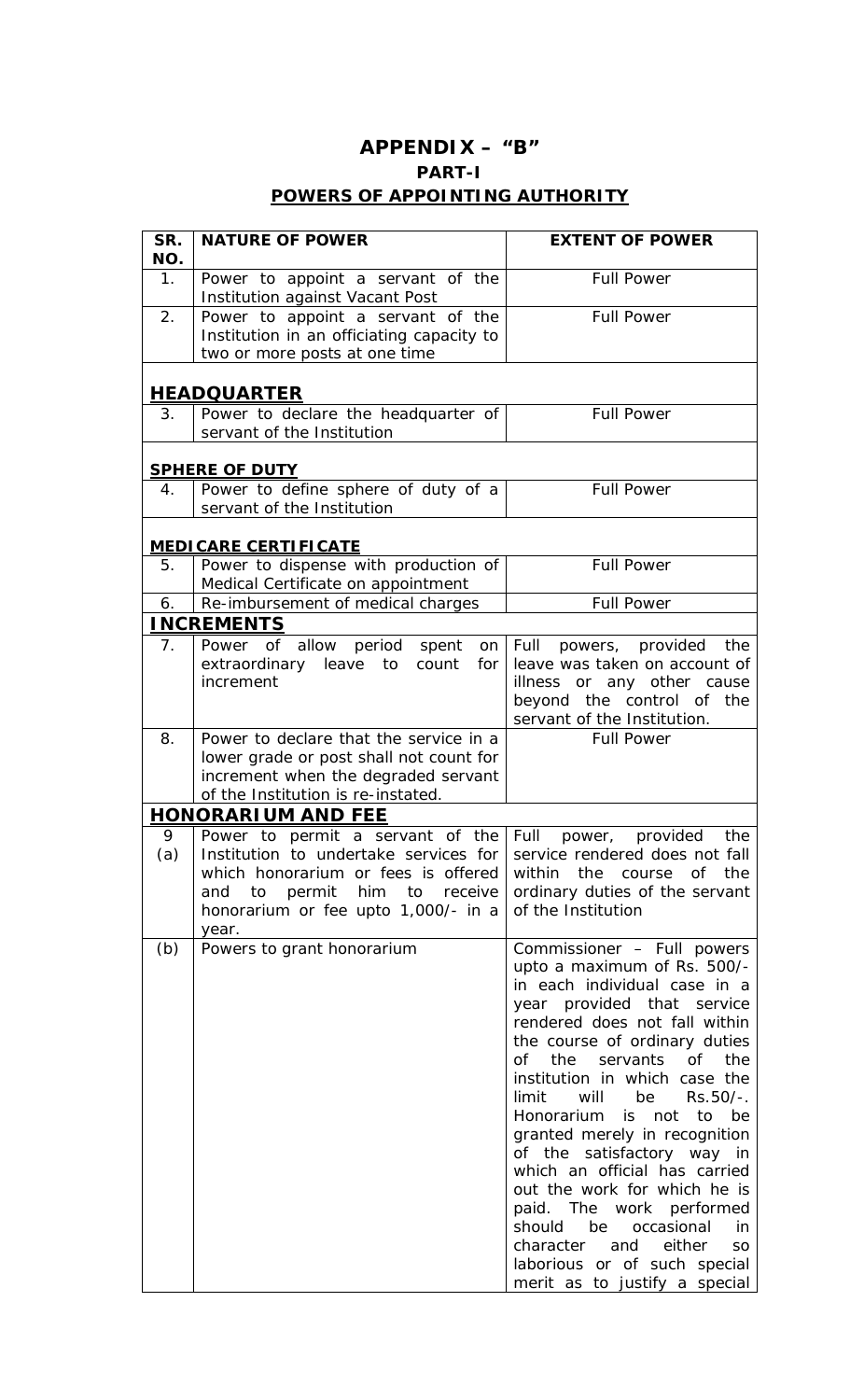|       |                                                                                                                                                                                                                 | reward and that it has been                                                                                                                                                                                                                                                                                                                                                                                                                                                                                                                                                                                                                                                                                                                        |
|-------|-----------------------------------------------------------------------------------------------------------------------------------------------------------------------------------------------------------------|----------------------------------------------------------------------------------------------------------------------------------------------------------------------------------------------------------------------------------------------------------------------------------------------------------------------------------------------------------------------------------------------------------------------------------------------------------------------------------------------------------------------------------------------------------------------------------------------------------------------------------------------------------------------------------------------------------------------------------------------------|
|       |                                                                                                                                                                                                                 | undertaken with<br>the<br>prior                                                                                                                                                                                                                                                                                                                                                                                                                                                                                                                                                                                                                                                                                                                    |
|       |                                                                                                                                                                                                                 | consent of the<br>competent                                                                                                                                                                                                                                                                                                                                                                                                                                                                                                                                                                                                                                                                                                                        |
|       |                                                                                                                                                                                                                 | authority or its amount has                                                                                                                                                                                                                                                                                                                                                                                                                                                                                                                                                                                                                                                                                                                        |
|       |                                                                                                                                                                                                                 | been fixed in advance.                                                                                                                                                                                                                                                                                                                                                                                                                                                                                                                                                                                                                                                                                                                             |
|       | <u>ADDITIONAL PAY</u>                                                                                                                                                                                           |                                                                                                                                                                                                                                                                                                                                                                                                                                                                                                                                                                                                                                                                                                                                                    |
| 10.   | Power to grant additional pay where<br>charge of more than one independent<br>post is held by a servant of the<br>institution.                                                                                  | Full power in accordance with<br>the following principles: -<br>Where a servant of the<br>i)<br>institution<br>formally<br>is.<br>the<br>appointed<br>to<br>additional<br>post<br>and<br>discharges full duties of<br>that post additional pay<br>should not exceed 20%<br>of the presumptive pay of<br>additional<br>the<br>post<br>provided that where the<br>additional post is a higher<br>post, the servant of the<br>institution<br>may<br>be<br>allowed as additional pay<br>difference<br>between<br>the<br>pay admissible to him in<br>the lower post if that be<br>more beneficial to him.                                                                                                                                               |
|       |                                                                                                                                                                                                                 | $\mathsf{ii}$<br>Where a servant of the<br>the<br>institution<br>holds<br>current<br>charge of<br>an<br>additional<br>post<br>the<br>additional pay should not<br>10%<br><b>of</b><br>the<br>exceed<br>presumptive pay of the<br>additional post.<br>iii)<br>The additional pay shall<br>be subject to a maximum<br>of Rs.220/- per mensem.<br>Duration of the<br>dual<br>$\mathsf{iv}$<br>charge shall be limited to<br>months. If<br>the<br>four<br>additional charge is hld<br>for a period of less than<br>months<br>special<br>one<br>pay/additional pay<br>shall<br>not be admissible.<br>In case of all ministerial<br>V)<br>establishments,<br>special<br>pay/additional pay<br>shall<br>inadmissible<br>for<br>be<br>holding dual charge. |
|       | <b>ABSENCE FROM DUTY</b>                                                                                                                                                                                        |                                                                                                                                                                                                                                                                                                                                                                                                                                                                                                                                                                                                                                                                                                                                                    |
| 11.   | Power to determine that in view of<br>special circumstances a servant of the<br>institution<br>does<br>not<br>cease<br>to<br>be<br>servant of the institution after five<br>years continuous absence from duty. | <b>Full Power</b>                                                                                                                                                                                                                                                                                                                                                                                                                                                                                                                                                                                                                                                                                                                                  |
| Leave |                                                                                                                                                                                                                 |                                                                                                                                                                                                                                                                                                                                                                                                                                                                                                                                                                                                                                                                                                                                                    |
| 12.   | Power to grant leave to servants of<br>the institution in respect of whom a<br>Medical Committee has reported that<br>there is no prospect of his ever being<br>fit for duty.                                   | <b>Full Power</b>                                                                                                                                                                                                                                                                                                                                                                                                                                                                                                                                                                                                                                                                                                                                  |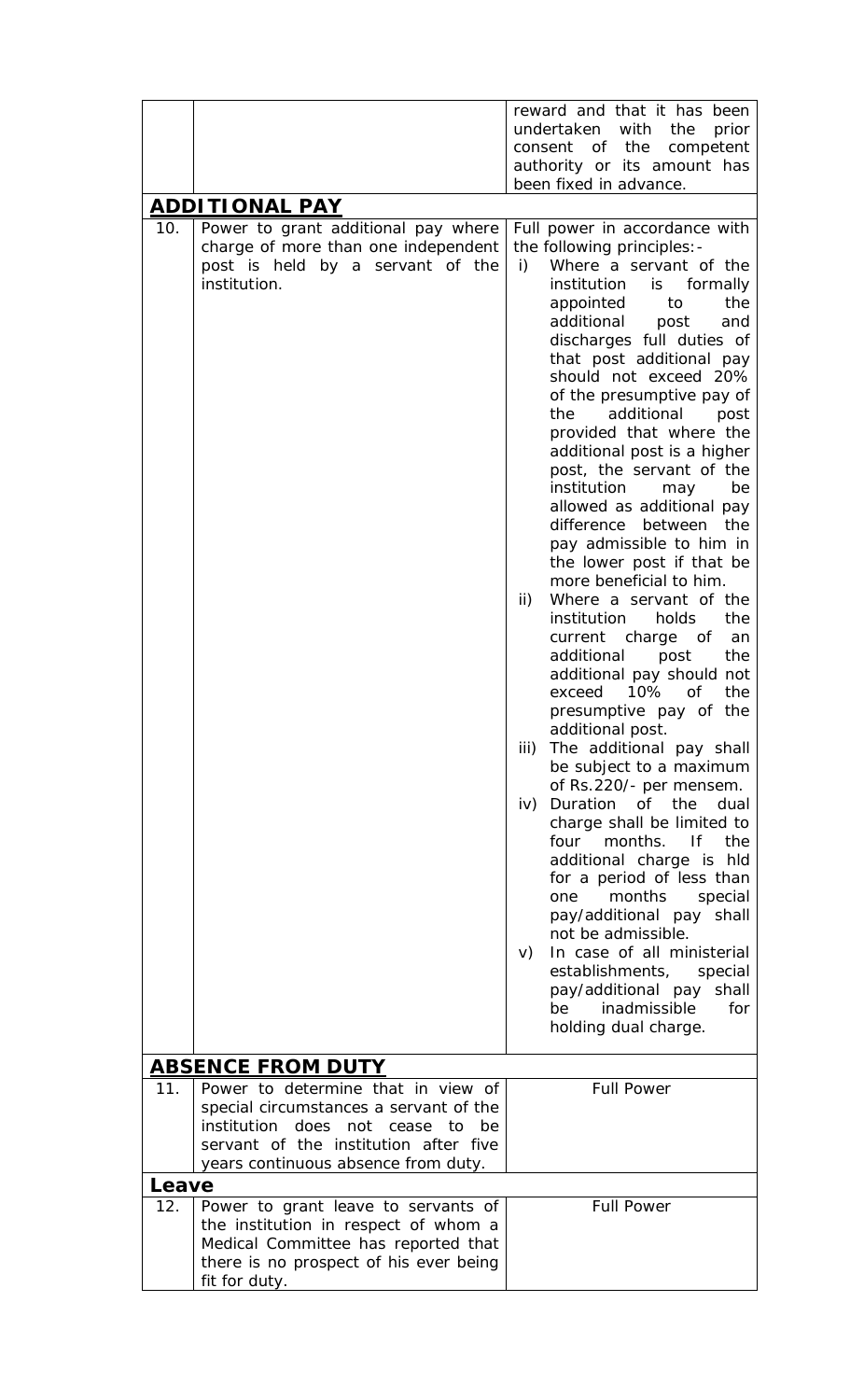| 13. | Power to permit a servant of the                     | <b>Full Power</b>                |
|-----|------------------------------------------------------|----------------------------------|
|     | to<br>accept<br>Institution<br>other                 |                                  |
|     | employment during leave preparatory                  |                                  |
|     | to retirement.                                       |                                  |
| 14. | Power to allow all kind of leave except              | <b>Full Power</b>                |
|     | study leave and special disability                   |                                  |
|     | leave.                                               |                                  |
|     | <b>TRAVELLING ALLOWANCE</b>                          |                                  |
| 15. | Power to grant permanent Travelling                  | Full powers in respect of posts  |
|     | Allowance or Conveyance Allowance.                   | they are competent to create     |
|     |                                                      | and at rates not exceeding       |
|     |                                                      | those sanctioned for posts of    |
|     |                                                      | the same type.                   |
| 16. | Powers to declare a particular servant               | subject<br>powers<br>Full<br>to  |
|     | of the institution to be entitled to                 | quarterly return in respect of   |
|     | railway accommodation<br>higher<br>0f                | all such cases being furnished   |
|     | class than permitted for his grade in                | Accounts<br>to<br>Audit<br>&     |
|     | the case of a particular journey.                    | Department of the Institution.   |
| 17. | Power to disallow Travelling Allowance               | <b>Full Powers</b>               |
|     | for a journey to attend obligatory                   |                                  |
|     | examination if it is considered that the             |                                  |
|     | has culpably neglected<br>candidate                  |                                  |
|     | preparing for it.                                    |                                  |
| 18. | Travelling<br>sanction<br>Power<br>to                | <b>Full Powers</b>               |
|     | Allowance for a servant<br>of<br>the                 |                                  |
|     | institution compelled to answer a civil              |                                  |
|     | case of criminal charge in connection                |                                  |
|     | with official duties.                                |                                  |
| 19. | Power to grant exemption from the                    | Full powers for a period of not  |
|     | rule limiting the drawl of halting                   | exceeding 30-days<br>at<br>full  |
|     | allowance for a halt on a tour to a                  | rates and for a period beyond    |
|     | period of 10-days.                                   | 30-ddays at half rates.          |
|     | RE-EMPLOYMENT                                        |                                  |
| 20. | Power to re-employ a servant of the                  | Full powers in accordance with   |
|     | institution after attaining the age of               | the Regulations and orders of    |
|     | superannuation.                                      | the Institution issued from      |
|     |                                                      | time to time.                    |
|     | <b>RELAXATION OF AGE LIMIT</b>                       |                                  |
| 21. | Power to permit recruitment in the                   | Full<br>special<br>powers in     |
|     | service of the institution of persons                | which<br>circumstances<br>should |
|     | who exceed the age limit, prescribed                 | be recorded in writing in each   |
|     | Punjab Employees Social<br>the<br>in.                | where<br>and<br>the<br>case      |
|     | Security<br>Institution<br>(Service)                 | Regulations provide for such     |
|     | Regulations, 1973.                                   | relaxation.                      |
| 22. | <u>JOINING TIME</u><br>Power to extend joining time. | Full powers upto 30-days.        |
| 22. | Power to permit the calculation of                   | full powers.                     |
|     | joining time by a route other than                   |                                  |
|     | which travelers habitually use.                      |                                  |
|     |                                                      |                                  |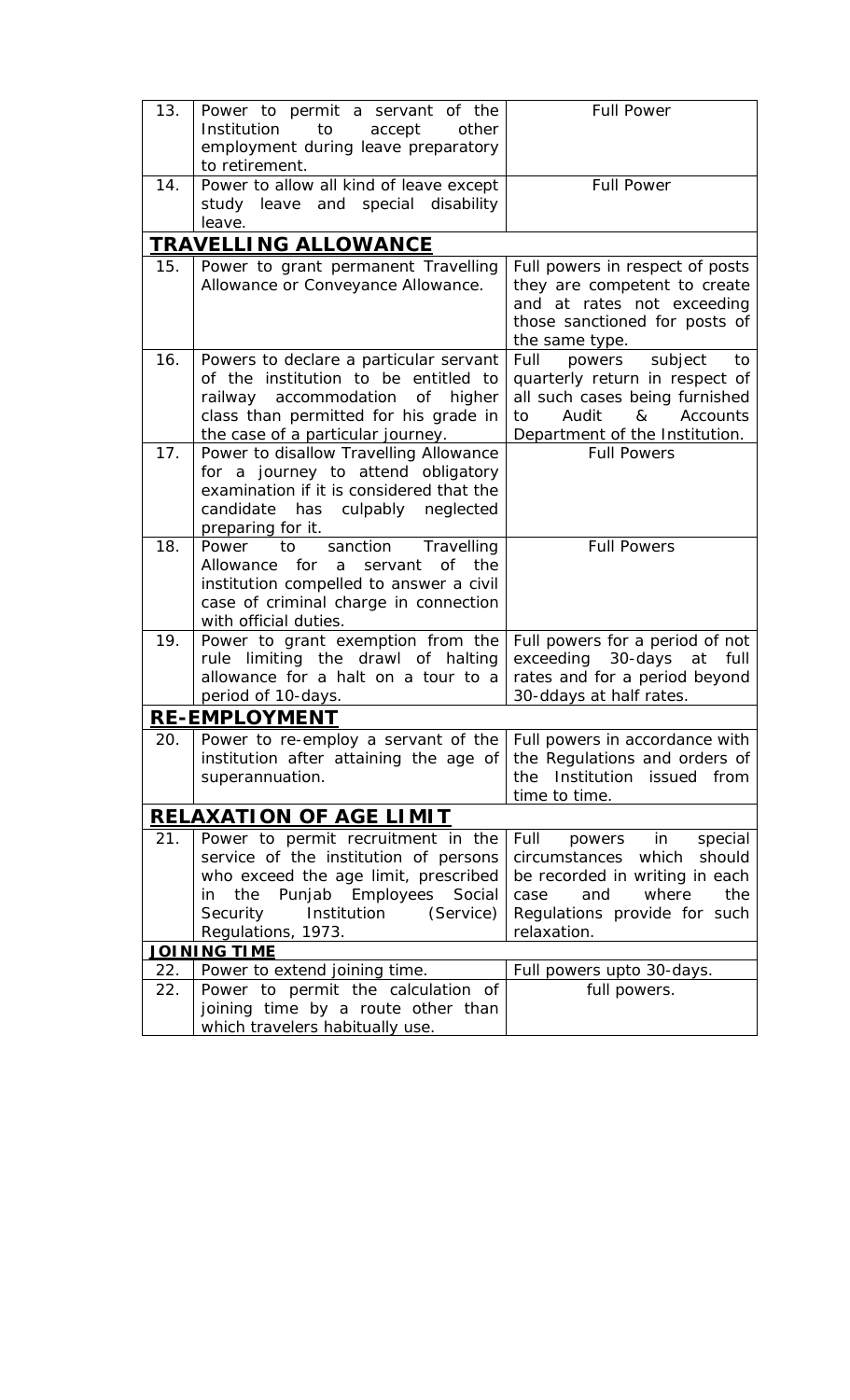### **PART-II POWERS OF TRANSFERRING DISCIPLINARY AUTHORITIES**

| Sr.            | <b>Nature of Powers</b>                                                                                                                                                                                                 | <b>Authority</b>                                                                                      | <b>Extent</b><br>Οf                                                                      |
|----------------|-------------------------------------------------------------------------------------------------------------------------------------------------------------------------------------------------------------------------|-------------------------------------------------------------------------------------------------------|------------------------------------------------------------------------------------------|
| $#$ .          |                                                                                                                                                                                                                         | exercising<br>the<br>powers                                                                           | powers                                                                                   |
|                | <b>POWER OF CHARGE</b>                                                                                                                                                                                                  |                                                                                                       |                                                                                          |
| 1 <sub>1</sub> | Powers to<br>allow<br>making<br>or<br>taking over charge at a place<br>other than Headquarters of the<br>servant of the institution being<br>relieved.                                                                  | Transferring<br>Authority                                                                             | Full powers                                                                              |
| 2.             | permit either the<br>Powers to<br>relieved/relieving servants of the<br>institution not to be present at<br>the time of handing over or<br>taking over charge.                                                          | Transferring<br>Authority                                                                             | Full powers                                                                              |
|                | <b>INCREMENT</b>                                                                                                                                                                                                        |                                                                                                       |                                                                                          |
| 3.             | Powers of withhold increment of<br>a servant of the institution or to<br>order that he should not cross<br>an efficiency bar.                                                                                           | Authority<br>competent<br>to<br>inflict<br>punishment<br>other<br>than<br>removal<br>and<br>dismissal | Full powers                                                                              |
|                | <u>PAY AND ALLOWANCES</u>                                                                                                                                                                                               |                                                                                                       |                                                                                          |
| 4.             | Powers<br>to<br>fix the pay<br>and<br>of servant of the<br>allowances<br>institution transferred as penalty<br>to lower grade or post upto the<br>maximum of that grade or post.                                        | Authority<br>competent<br>to<br>inflict<br>punishment<br>other<br>than<br>removal<br>and<br>dismissal | Full powers                                                                              |
| 5.             | Power to fix emoluments of a<br>servant of the institution during<br>suspension in accordance with<br>the regulation.                                                                                                   | Suspending<br>Authority                                                                               | <b>Full Powers</b>                                                                       |
| <b>LEAVE</b>   |                                                                                                                                                                                                                         |                                                                                                       |                                                                                          |
| 6.             | Powers to decide in doubtful or<br>inequitable<br>which<br>cases<br>in<br>servant of the institution shall be<br>held to have been in charge and<br>to whom the pay of the post for<br>Sunday or Holiday shall be paid. | Suspending<br>Authority                                                                               | <b>Full Powers</b>                                                                       |
|                | <b>TRAVELLING ALLOWANCE</b>                                                                                                                                                                                             |                                                                                                       |                                                                                          |
| 7 <sub>1</sub> | Powers to sanction the absence<br>of servant on duty beyond the<br>sphere of duty.                                                                                                                                      | Controlling<br><b>Officer</b>                                                                         | Full<br>powers<br>the<br>provided<br>absence<br>does<br>not<br>extend<br>beyond 30-days. |
| 8.             | decide whether<br>to<br>Powers<br>a<br>particular<br>absence<br>from<br>headquarters is absence on duty<br>and that the servant of the<br>institution in question should be<br>treated as on tour.                      | Controlling<br>Officer                                                                                | <b>Full Powers</b>                                                                       |
| 9.             | Powers to restrict duration or<br>frequency of tours.                                                                                                                                                                   | Controlling<br>Officer                                                                                | <b>Full Powers</b>                                                                       |
| 10.            | travelling<br>Powers<br>to<br>sanction                                                                                                                                                                                  | Controlling                                                                                           | <b>Full Powers</b>                                                                       |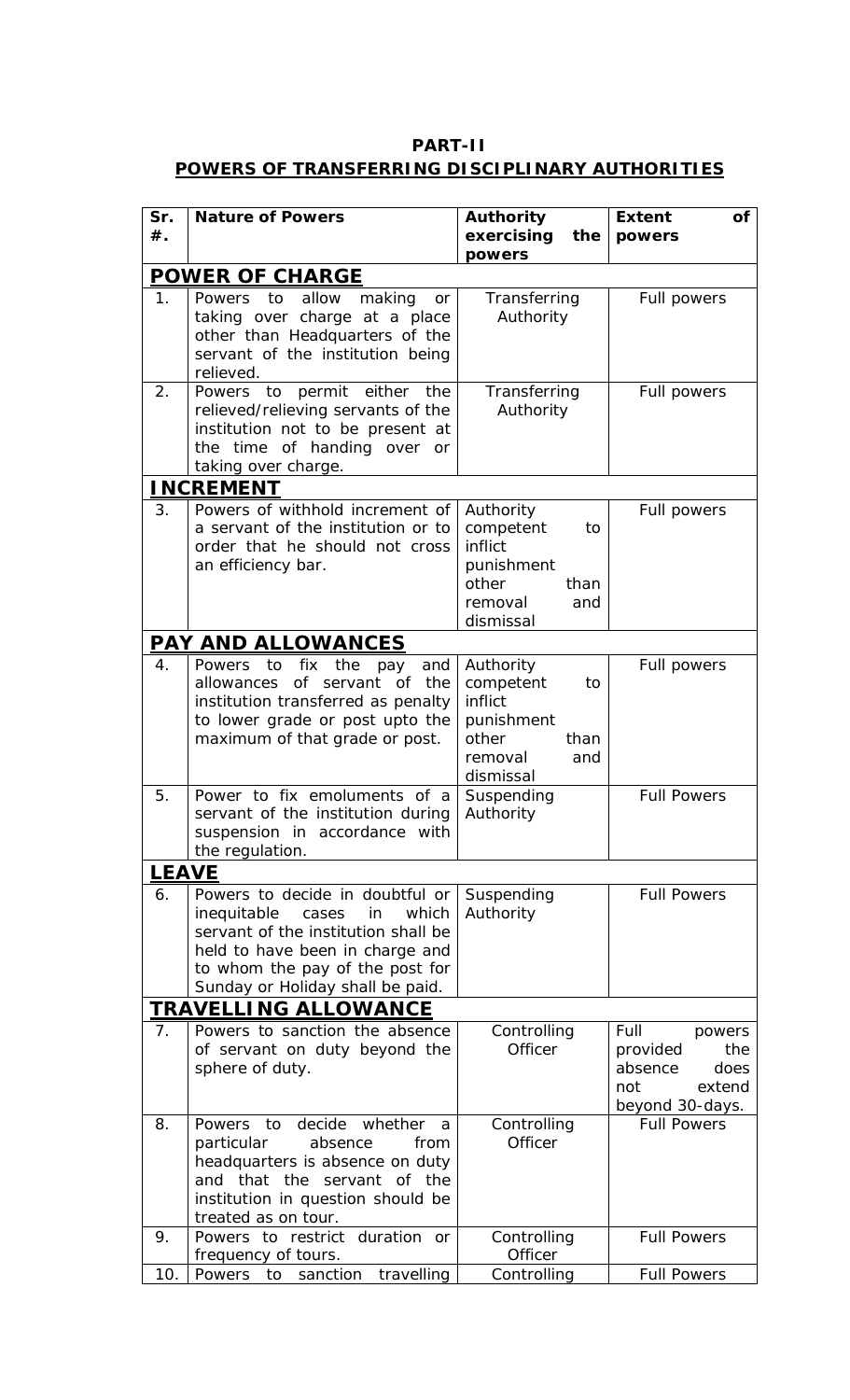| allowance to a servant of the<br>institution for journeys to attend<br>conference held<br>by<br>the<br>institution while on leave.                                                                                                           | Officer                 |                                                                    |
|----------------------------------------------------------------------------------------------------------------------------------------------------------------------------------------------------------------------------------------------|-------------------------|--------------------------------------------------------------------|
| 11. Powers to sanction grant of<br>Travelling Allowance in cases<br>where a suspended servant of<br>the institution is required by the<br>suspending Authority to make<br>journey for the purpose of<br>attending a Departmental<br>Enquiry. | Suspending<br>Authority | Full powers but<br>daily<br>no.<br>allowance should<br>be allowed. |